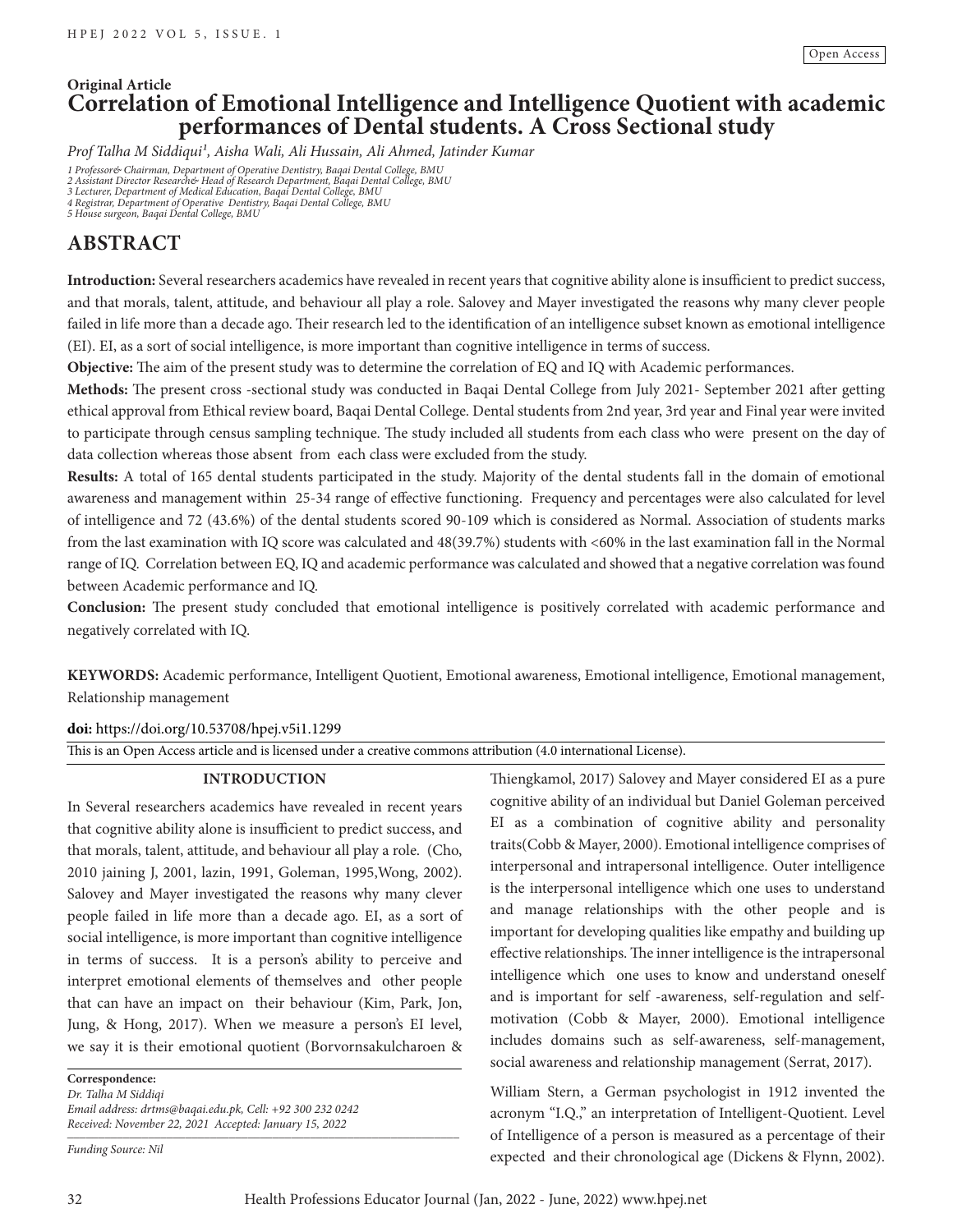It is also explained as ability to understand complexed ideas, overcome difficulties, adjust effectively to the environment, involve deeply in various forms of reasoning, and learn from knowledge (Yu et al., 2016). Intelligence level is measured as a quotient of their expected and their chronological age.

#### Intelligence Quotient =Mental Age/ chronological age

When expected age is same as chronological age, the IQ is 100. The higher the IQ level, the more brilliant is the child. The first IQ tests were designed to measure a child's intelligence to what it "should be" in comparison to the child's age. The child with higher IQ score was significantly considered smarter than a normal child of same age, and if the child scored lower than expected for a child of his or her age, the child was given a lower IQ score (Dickens & Flynn, 2002).

Intelligence quotient (IQ) assesses a person's intellectual abilities whereas EI measures a person's own internal emotions and social intelligence (Martins, Ramalho, & Morin, 2010). Emotional intelligence appears to be a stronger predictor of achievements than intelligence quotient. On the basis of intelligence quotient, one may enter a field based on intelligent quotient, but the ultimate success depends upon emotional intelligence (jiwan T, 2010). Educational experts and psychologists have emphasized the relationship of EI and students' academic performance. A study by (Chew, Zain, & Hassan, 2013) reported that higher EI scores indicates positive social functioning as well as ability to manage emotions, adapt to change and deal with stressful situations that aids in cognitive and intellectual development, which can lead to a improved academic performance.

Academic success has a fundamental consign in education and in the learning process, as well as the type of school, students socio-economic status, parents education, intelligence and personality, all of which influence student performance and academic achievement. Environmental and biological variables influence intellectual development (Yesikar, Guleri, Dixit, Rokade, & Parmar, 2015).

Although intelligence and success are two different things, but they are strongly linked to each other (kaya, 2015). Intellectual power such as long-term memory, ability to think theoretically whereas nonintellectual power such as inspiration, selfcontrol both have impact on student's academic performance. Authorized procedures of IQ measurement exist since the early 1900s, which have been used in many researches for the evaluation of intellectual ability (Seligman & Duckworth, 2005). Good academic performance is not achievable in the absence of intelligence but on the other hand those having high intelligence does not ensures high academic performance (Iqbal et al., 2021).

Many studies have reported a close relationship between EI and academic performance (Chew et al., 2013)(Parker et al., 2004).

(stratton, n.d.)(victoroff, n.d.) Various studies reported that there was no correlation between EI and academic achievement (Newsome, Day, & Catano, 2000)(O'Connor & Little, 2003) (Hadadi et al. 2016). Various researches done by (Gumora & Arsenio, 2002) (Parker et al., 2004),(petrides,2004)(abdullah, 2004) in separate researches, reported that there was a positive and negative correlation between EI and academic achievement.

Academic performance is thought to be solely determined by one's intelligence quotient which is also known as logical intelligence (alloway, 2010). Students scoring higher level of intelligent quotient may have poor performance in academics. Academic performance appears to be the ultimate result of many personality traits working together (mainwright, 2005).

We hypothesized that Academic performance of dental students was enhanced with higher level of emotional intelligence and intelligent Quotient. Therefore, the present study was planned to determine the correlation of EQ and IQ with Academic performances.

#### **METHODS**

The present cross-sectional study was conducted in Baqai Dental College from July 2021- September 2021 after getting ethical approval from Ethical review board, Baqai Dental College. Dental students from 2nd year, 3rd year and Final year were invited to participate through census (convenience) sampling technique. Dental students from each class present on the day of data collection were included in the study and those who were absent on the day of data collection were excluded from the study. A validated and reliable tool 'The Quick Emotional Intelligence Self-Assessment Questionnaire' (N Johar, 2019) was used to measure the emotional intelligence, comprised of 40-items with responses on a 5-point Likert Scale ranging from 0 to 4 indicating never, rarely, sometimes, often and always respectively. The total score ranged from 0 to 160 with higher score representing higher emotional intelligence. The questionnaire was divided into 4 subthemes with10 items each representing emotional awareness, emotional management, social emotional awareness and relationship management respectively.

A structured questionnaire to measure IQ available from the IQ test.com and an online link of IQ test was given to the participants (Yesikar et al., 2015). The scoring of IQ level is given in IQ scale chart that gives a clear overview of the IQ score ranges as derived from (Resing and Blok ,2002). Academic performance of the students was measured by determining the marks in the last professional examination. For the sake of standardization, the marks of each class were converted to percentages.

Data was entered into SPSS version 22 for the analysis. Frequency and percentages were calculated for categorical variables. Chi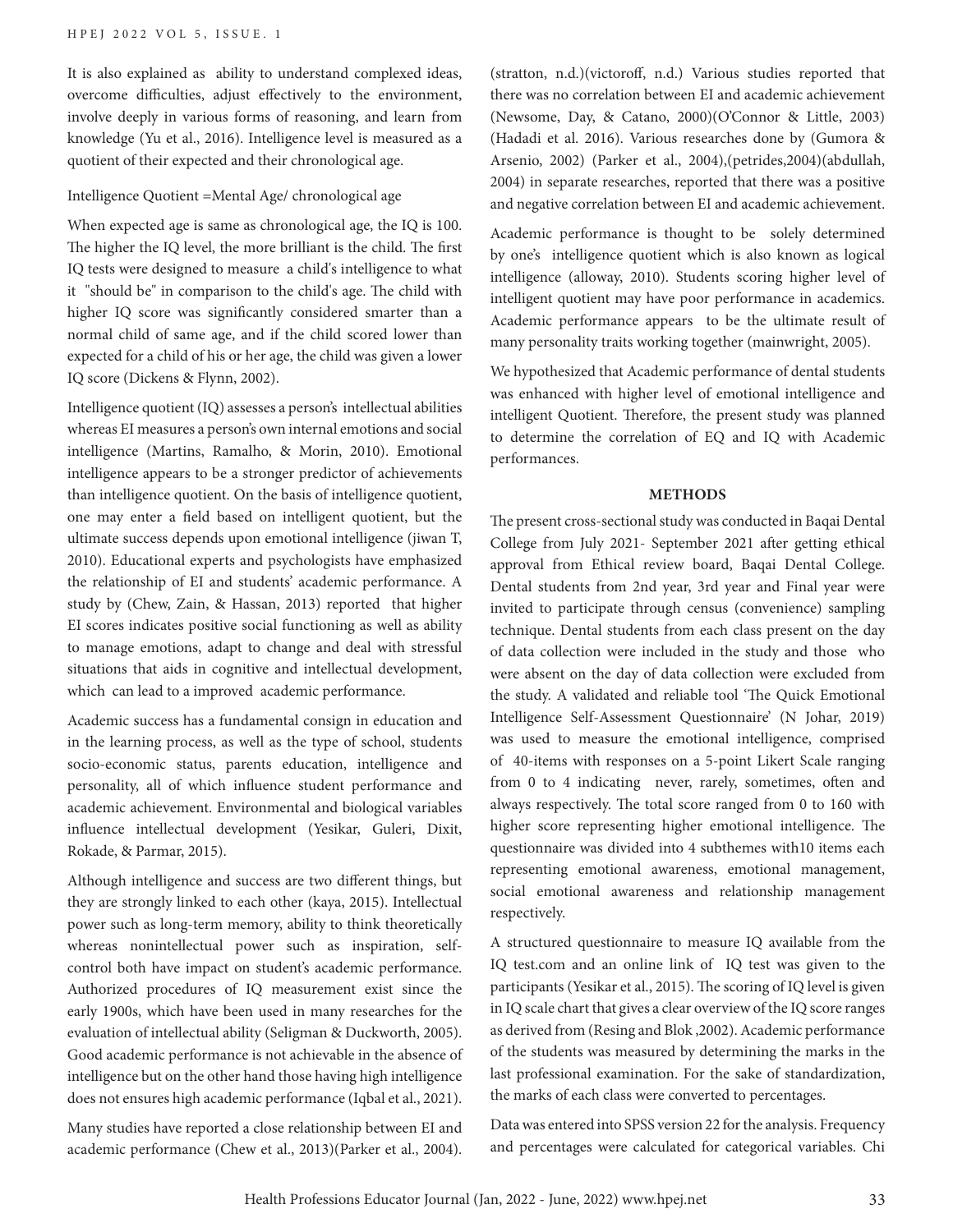square test was used to find the association between IQ and academic performance. Pearson correlation test was applied to find the correlation between IQ/EQ and academic performance of dental students. P-value was kept at 0.05.

#### **RESULT**

A total of 165 dental students participated in the study. Majority of the dental students fall in the domain of emotional awareness and management within 25-34 range of effective functioning.

| Table I showed frequency and percentages of students for all domains of<br>EQ. |                          |           |              |  |
|--------------------------------------------------------------------------------|--------------------------|-----------|--------------|--|
| Domain                                                                         | $n=165$ Frequency (%age) |           |              |  |
|                                                                                | $0 - 24$                 | $25 - 34$ | $35 - 40$    |  |
| <b>Emotional</b> awareness                                                     | 68(41.2%)                | 73(44.2%) | 24(14.5%)    |  |
| <b>Emotional Management</b>                                                    | $69(41.8\%)$             | 74(44.8%) | $22(13.3\%)$ |  |
| Social Emotional Awareness                                                     | 70(42.4%)                | 64(38.8%) | 31(18.8%)    |  |
| Relationship Management                                                        | 70(42.4%)                | 68(41.2%) | $27(16.4\%)$ |  |

Frequency and percentages were also calculated for level of intelligence and 72 (43.6%) of the dental students scored 90-109 which is considered as Normal.

| Table II showed the frequency and percentages of dental |                 |                          |  |  |
|---------------------------------------------------------|-----------------|--------------------------|--|--|
| students for level of intelligence.                     |                 |                          |  |  |
| Level<br>of intelligence                                | <b>IQ</b> Range | Frequency<br>$(%$ (%age) |  |  |
| Idiot                                                   | $0 - 24$        | $\Omega$                 |  |  |
| Imbecile                                                | $25 - 49$       | $4(2.4\%)$               |  |  |
| Moron                                                   | $50 - 69$       | 7(4.2)                   |  |  |
| Border Line                                             | 70-79           | $14(8.5\%)$              |  |  |
| Low normal                                              | 80-89           | 23(13.9%)                |  |  |
| Normal                                                  | 90-109          | 72(43.6%)                |  |  |
| Superior                                                | 110-119         | 28(17%)                  |  |  |
| Very Superior                                           | 120-139         | 16(9.7%)                 |  |  |
| Near Genius                                             | 140 and above   | $1(0.6\%)$               |  |  |

Association of students marks from the last examination with IQ score was calculated and 48(39.7%) students with <60% in the last examination fall in the Normal range of IQ.

| Table III showed the association of students marks in last examination and IQ. |           |         |          |           |           |           |              |                     |       |
|--------------------------------------------------------------------------------|-----------|---------|----------|-----------|-----------|-----------|--------------|---------------------|-------|
| $%$ in<br>last<br>exam-<br>ination                                             | IQ score  |         |          |           |           |           | p-val-<br>ue |                     |       |
|                                                                                | $25 - 49$ | 50-69   | 70-79    | 80-89     | 90-109    | 110-119   | 120-139      | 140<br>and<br>above | 0.414 |
| <60%                                                                           | 2(1.7%)   | 6(5%)   | 12(9.9%) | 16(13.2%) | 48(39.7%) | 24(19.8%) | 12(9.9%)     | 1(0.8%              |       |
| >60%                                                                           | 2(4.5%)   | 1(2.3%) | 2(4.5%)  | 7(15.9%)  | 24(54.5%) | 4(9.1%    | 4(9.1%)      | $\Omega$            |       |

Correlation between IQ and academic performance was calculated when  $r = -0.034$  with 2-tailed significance,  $p = 0.667$  which is not significant and therefore that there is an intermediate negative non significant correlation found between Academic performance and IQ.

| Table IV showed correlation between IQ and academic performance. |                      |          |  |  |
|------------------------------------------------------------------|----------------------|----------|--|--|
|                                                                  | r-value              |          |  |  |
|                                                                  | Academic performance | IQ score |  |  |
| Academic performance                                             |                      | $-.034$  |  |  |
| $Sig.(2-tailed)$                                                 |                      | .667     |  |  |
| IQ score                                                         | $-.034$              |          |  |  |
| $Sig. (2-tailed)$                                                | .667                 |          |  |  |

# **DISCUSSION**

The study was conducted on 165 dental students to find the relationship of EQ/IQ with the academic performance. The present study showed no significant association between Academic performance and IQ score. Majority of the students were in the normal range and only one student was in the genius category. Yesikar V et al, (Yesikar et al., 2015) in a study reported that majority of them had an average and above average IQ. Dickens T et al (Dickens & Flynn, 2002) in a study reported average level of IQ. Iqbal K et al (2021) in a study showed no significant association between Academic performance and students. Academic performance and intelligence have a complex relationship. The academic performance of the students with average or low IQ was similar to the academic performance of students with higher IQ which could be due to hard work of students with low or average IQ. Therefore Intelligence quotient cannot be related to academic performance(Iqbal et al., 2021). Another study revealed that all students had an IQ intelligence interval above 70, none were mentally challenged and majority of the students had an IQ in range of 80 to 130 (average and above average IQ (Yesikar et al., 2015).

The present study reported negative correlation of Academic performances with IQ. Emotional intelligence is a major predictor of academic performances in continuous assessments and final examinations, indicating the presence of a direct EI effect on academic performance in medical education. The impact of EI on academic performance seems to be attributed to students' capabilities accurately perceive emotions and to comprehend emotional causes(Chew et al., 2013). Students with average IQ needed one or more years for preparation of medical entrance exams, while the other students with higher IQ needed less time for this. Also students with average IQ compensated their routine activities for sake of studies and good results in the semester exam whereas students with higher IQ spent lesser hours in their studies and performed well. It was seen that students with average IQ had almost similar academic performance as compared to students with higher IQ , but it was due to long study hours devoted by them. So the academic performance had direct relation with number of attempts during medical entrance, number of study hours, and regularity in the classes(Yesikar et al., 2015). Similar findings were illustrated in the study by Abel Gedefaw et al where university entrance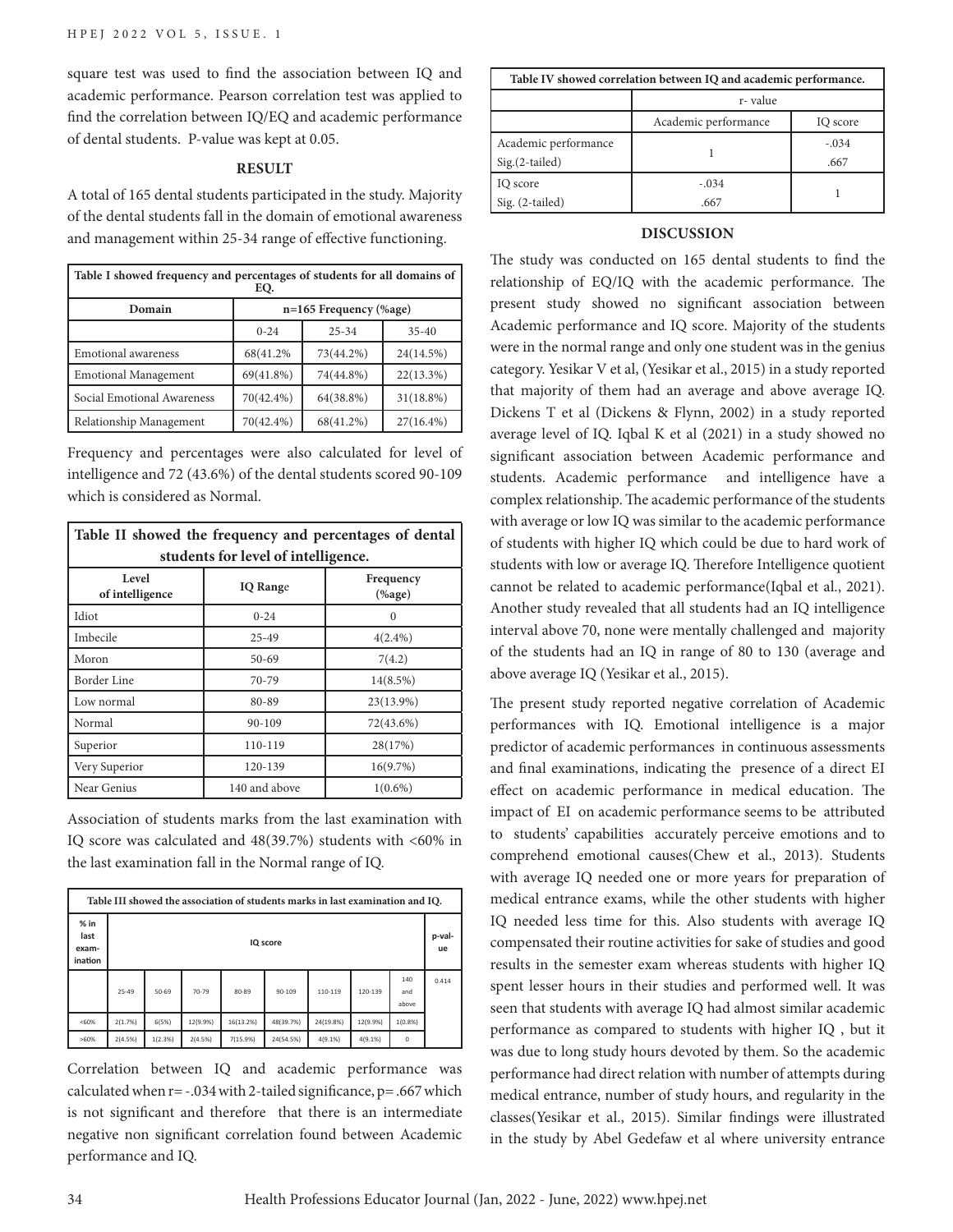examination results, missing lectures and missing seminars/ tutorials had a statistically significant correlation with academic performance.

N Johar et al(N Johar, 2019) in a study reported positive correlation between academic performance and EQ. Positive correlation was also reported by (Chew et al., 2013(Wijekoon et al., 2017). N Johar(N Johar, 2019) also revealed that subscales of EI were significantly correlated with academic performance. Siva Kumar Pendyala et al(Pendyala et al., 2021) reported moderate correlation between Academic performance and EQ. (Bastian, Burns, & Nettelbeck, 2005) in a study found no correlation between emotional intelligence and academic achievement.

Parker et al,(Parker, Hogan, Eastabrook, Oke, & Wood, 2006),found no relationship between EI and academic success. Nath S et al(Nath, Ghosh, & Das, 2015) reported there was a strong negative correlation between EQ and IQ.

The findings of the study contradicts the findings of Zirak and Ahmadian(Karaman Özlü et al., 2016) who concluded that there is no significant positive association between emotional intelligence and academic success. Likewise, Azimifar (Azimifar, n.d.) also revealed contradictory results that there is no statistically significant correlation between students' scores and the achievement tests. Another study results found that there is a negative association between academic success and emotional intelligence. (Shah, Sanisara, Mehta, & Vaghela, 2014)

The findings from the current study reported that the four domains of emotional intelligence namely emotional awareness, emotional management and social emotional awareness and relationship management were linked with academic performance. (N Johar, 2019)et al reported similar results. These findings were in line with previous literature that supports the current four dimensional EI model. This model is consisted of perceiving emotions, using emotions to help one's own thinking patterns and managing it appropriately. (Shore et al, 2006) In this way EI may act directly by facilitating and prioritizing thoughts. This underlying process may in turn regulate behaviour and individual adopt appropriate lifestyle choices ultimately resulting in benefitting academic performance.(Megías, Gómez-Leal, Gutiérrez-Cobo, Cabello, & Fernández-Berrocal, 2018) Goleman in his new EI model necessitates the importance of EI more than IQ.(Goleman, n.d.)

### **Limitations**

The current study had limitations including sample size, single centered study and sociodemographic variables. The present study reflected the assessment of Intelligent Quotient and Emotional intelligence of dental students of only one university. Therefore there was a small size and study limited to single centered and validity of the tool used for IQ assessment was taken from IQ test. com but the Validity and Reliability of the tool was not checked.

### **CONCLUSION**

The present study concluded that emotional intelligence is positively correlated with academic performance and negatively correlated with IQ.

Recommendation:

The study recommended for conducting future related studies with different variables and conducting the study on a larger sample.

# **DECLARATION OF INTEREST**

The author has no conflicts of interest to declare.

## **REFERENCE**

Abdullah, M. C., Elias, H., Mahyuddin, R., & Uli, J. (2004). Emotional intelligence and academic achievement among Malaysian secondary students. Pakistan Journal of Psychological Research, 105-121.

Alloway, T. P., & Alloway, R. G. (2010). Investigating the predictive roles of working memory and IQ in academic attainment. Journal of experimental child psychology, 106(1), 20-29.

Azimifar, M. (2013). The relationship between emotional intelligence and academic achievement among Iranian students in elementary schools. European Online Journal Of Natural And Social Sciences, 2(2), pp.216-222.

Bastian, V. A., Burns, N. R., & Nettelbeck, T. (2005). Emotional intelligence predicts life skills, but not as well as personality and cognitive abilities. Personality and Individual Differences, 39(6), 1135–1145.

Borvornsakulcharoen, D., & Thiengkamol, N. (2017). Model of EQ and MQ Integrated with Environmental Education Affecting Environmental Behavior. Humanities, Arts and Social Sciences Studies, 17(2), 215–238. Retrieved from https://tci-thaijo.org/ index.php/hasss/article/view/94439

Chew, B. H., Zain, A. M., & Hassan, F. (2013). Emotional intelligence and academic performance in first and final year medical students: A cross-sectional study. BMC Medical Education, 13(1), 1. https://doi.org/10.1186/1472-6920-13-44

Cho, S. (2010). The role of IQ in the use of cognitive strategies to learn information from a map. Learning and Individual Differences, 20(6), 694–698. https://doi.org/10.1016/j. lindif.2010.09.001

Dickens, W. T., & Flynn, J. R. (2002). The IQ paradox: still resolved. Psychol Rev, 109(4), 1–25. Retrieved from http://lyris. brookings.edu/~/media/Files/rc/papers/2002/0205education\_ dickens/20020205.pdf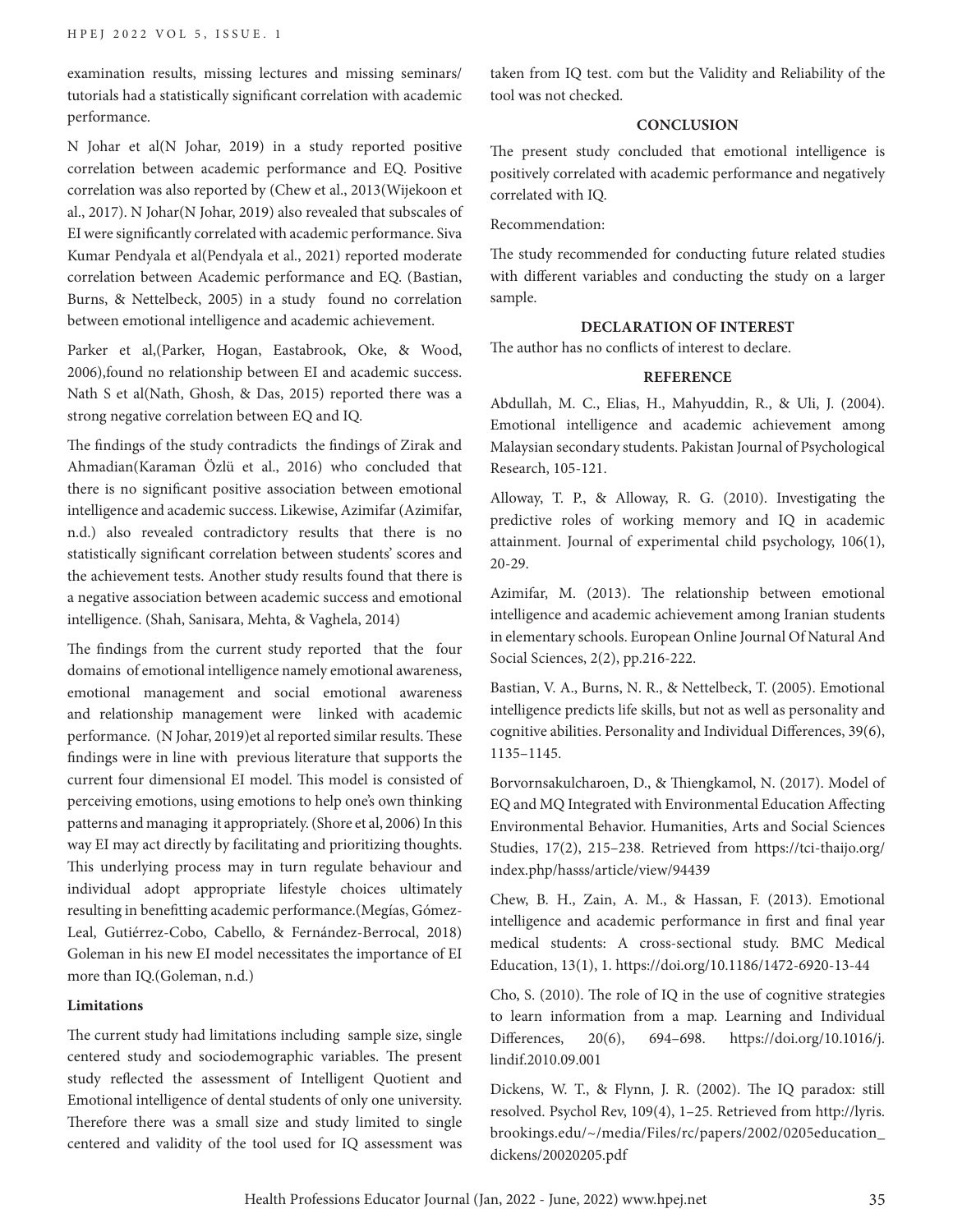Goleman D. Emotional intelligence: Why it can matter more than IQ. New York: Bantam Books. 1995.

Gumora, G., & Arsenio, W. F. (2002). Emotionally, emotion regulation, and school performance in middle school children. Journal of School Psychology, 40(5), 395–413. https://doi. org/10.1016/S0022-4405(02)00108-5

Haddadi kohsar, a., & roushan, r., & asgharnezhad farid, a. (2007). a comparative study of relationship emotional intelligence to mental health and academic achievement in shahed and non shahed students university of tehran. journal of psychology and education, 37(1), 73-97.

Iqbal, K., Chaudhry, S. R., Lodhi, H. N., Khaliq, S., Taseer, M., & Saeed, M. (2021). Relationship between IQ and academic performance of medical students. The Professional Medical Journal, 28(02), 242–246. https://doi.org/10.29309/ tpmj/2021.28.02.4348

Janing, J. (2001). Linking teaching approaches and learning styles: how can it help students? Emergency Medical Services, 30(9), 77-80.

Jiwan, T. (2010). Emotional quotient scores over intelligence quotient. The Nursing journal of India, 101(3), 57-58.

Karaman Özlü, Z., Avşar, G., Gökalp, K., Ejder Apay, S., Altun, Ö. Ş., & Yurttaş, A. (2016). Comparison of the Emotional Intelligence Levels of Students Receiving Education in Different Fields. Education Research International, 2016, 1–5. https://doi. org/10.1155/2016/8508153

Kim, Y. J., Park, E. H., Jon, D. I., Jung, M. H., & Hong, N. (2017). Does emotional intelligence fluctuate within clinical depressive condition? Psychiatry Investigation, 14(5), 532–538. https://doi.org/10.4306/pi.2017.14.5.532

Lazin, R., & Neumann, L. (1991). Student characteristics as predictors of dropout from medical school: admissions to BeerSheva over a decade. Medical Education, 25(5), 396-404.

Wainwright MA, Wright MJ, Luciano M, Geffen GM, Martin NG. (2005).Multivariate genetic analysis of academic skills of the Queensland core skills test and IQ highlight the importance of genetic g. Twin Res Hum Genet, 8(6): 602-8.

Martins, A., Ramalho, N., & Morin, E. (2010). A comprehensive meta-analysis of the relationship between Emotional Intelligence and health. Personality and Individual Differences, 49(6), 554– 564. https://doi.org/10.1016/j.paid.2010.05.029

Johar, N., Ehsan, N., & Khan, M. A. (2019). Association of emotional intelligence with academic performance of medical students. PAFMJ, 69(3), 455-59.

Nath, S., Ghosh, S., & Das, S. (2015). Relation between intelligence, emotional intelligence, and academic performance among medical interns. Open Journal of Psychiatry & Allied Sciences, 6(2), 96. https://doi.org/10.5958/2394-2061.2015.00004.x

Parker, J. D. A., Creque, R. E., Barnhart, D. L., Harris, J. I., Majeski, S. A., Wood, L. M., Hogan, M. J. (2004). Academic achievement in high school: Does emotional intelligence matter? Personality and Individual Differences, 37(7), 1321–1330. https://doi. org/10.1016/j.paid.2004.01.002

Parker, J. D. A., Hogan, M. J., Eastabrook, J. M., Oke, A., & Wood, L. M. (2006). Emotional intelligence and student retention: Predicting the successful transition from high school to university. Personality and Individual Differences, 41(7), 1329–1336. https://doi.org/10.1016/j.paid.2006.04.022

Pendyala, S. K., Kondreddy, K., Hau, L. L., Phing, L. C., Ying, L. P., & Lim, L. (2021). Emotional intelligence among undergraduate dental students and its relationship with academic and clinical performance. International Journal of Dentistry and Oral Science, 8(4), 2140–2145. https://doi.org/10.19070/2377-8075- 21000423

Petrides, K. V., Frederickson, N., & Furnham, A. (2004). The role of trait emotional intelligence in academic performance and deviant behavior at school. Personality and individual differences, 36(2), 277-293.

Resing, W., & Blok, J. B. (2002). De classificatie van intelligentiescores: Voorstel voor een eenduidig systeem. Psycholoog.

Serrat, O. (2017). Knowledge Solutions: Tools, Methods, and Approaches to Drive Organizational Performance. Knowledge Solutions: Tools, Methods, and Approaches to Drive Organizational Performance, 1–1140. https://doi. org/10.1007/978-981-10-0983-9

Shah, C., Sanisara, M., Mehta, H., & Vaghela, H. (2014). The relationship between emotional intelligence and academic achievement in medical undergraduate. International Journal of Research in Medical Sciences, 2(1), 59. https://doi. org/10.5455/2320-6012.ijrms20140211

Shore, S. K., Schaeffer, S. J., & Tsao, J. W. (2018). Importance of intelligence and emotional intelligence for physicians. Jama, 320(2), 204-205.

Stratton, T. D., Elam, C. L., Murphy-Spencer, A. E., & Quinlivan, S. L. (2005). Emotional intelligence and clinical skills: preliminary results from a comprehensive clinical performance examination. Academic Medicine, 80(10), S34-S37.

Victoroff, K. Z., & Boyatzis, R. E. (2013). What is the relationship between emotional intelligence and dental student clinical performance?. Journal of dental education, 77(4), 416-426.

Wijekoon, C. N., Amaratunge, H., De Silva, Y., Senanayake, S.,